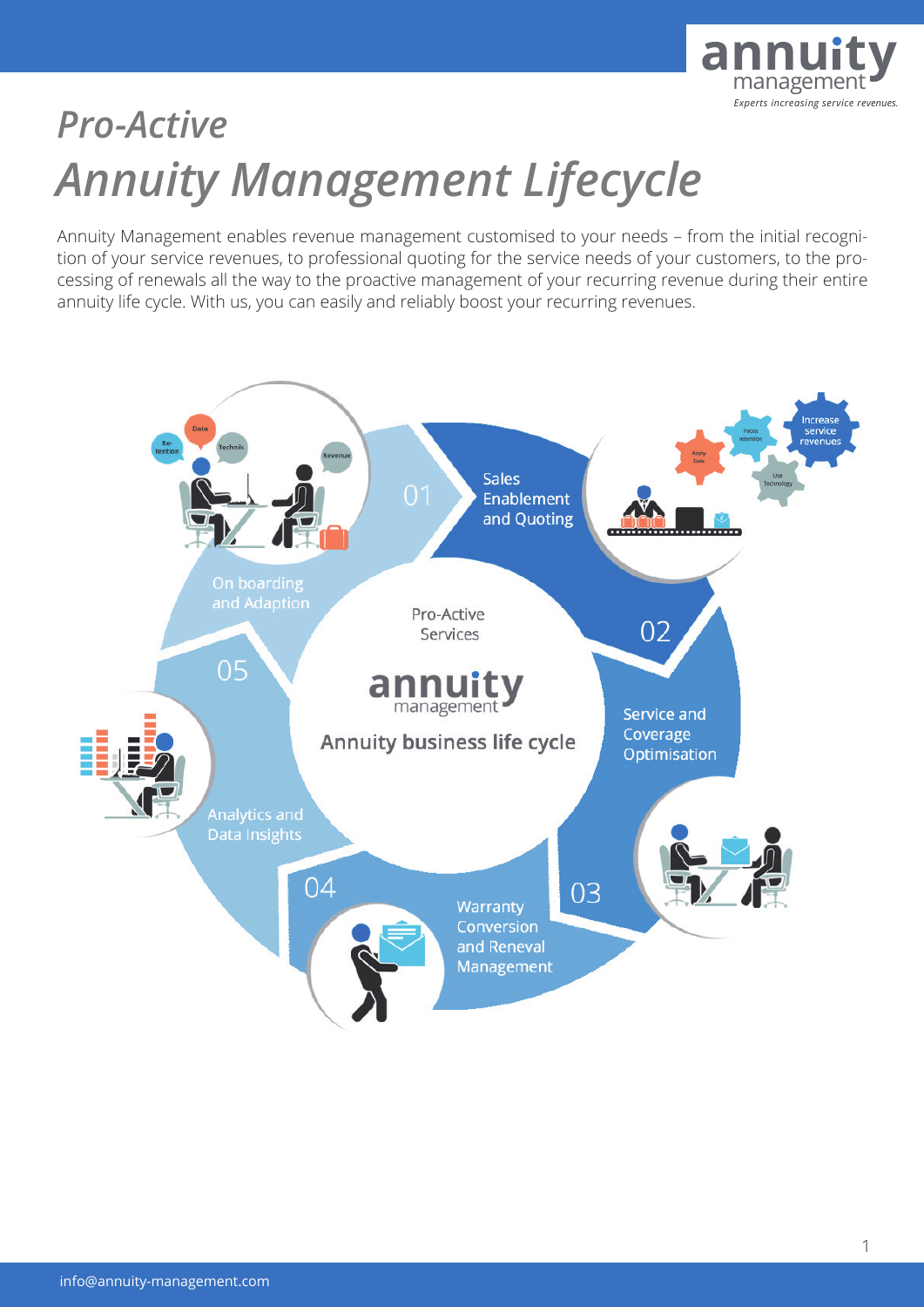

# **On-boarding and adoption**

You and your partners have successfully gained a new customer and thus recurring contract business (e.g. the sale of a service or license agreement). In the on-boarding and adoption process, you provide us with the relevant information for these service agreements (sales data, contract data, and product data) and we gather this in our IT systems that have been especially developed for this purpose. You can thus be sure that your customer potential is comprehensively gathered and cared for right from the beginning.

First impressions count – we will gladly support you and your customers.



## **Sales enablement and quoting**

Our systems, best practice renewal processes and experienced service experts support you and your partners with insightful service revenue management. Our service platform checks configuration, service coverage, user behaviour and renewal periods and creates an optimised and verified quote. Not only are deadlines and service levels verified but also the possibility of bundling existing supplementary agreements into the tender.

# **Service and coverage optimisation**

Service revenues are not only an excellent tool for customer retention – they further provide a good opportunity for up- and cross-selling (e.g. up-selling service level from a reactive to a proactive premium service, etc.). Service and coverage optimisation thus permanently and sustainably increases the customer lifetime value of existing customers.

Our IT systems and our service experts provide continual support in recognising and realising such up-/ cross-selling opportunities and ensure that your customers receive contract coverages tailored to their profile and needs.